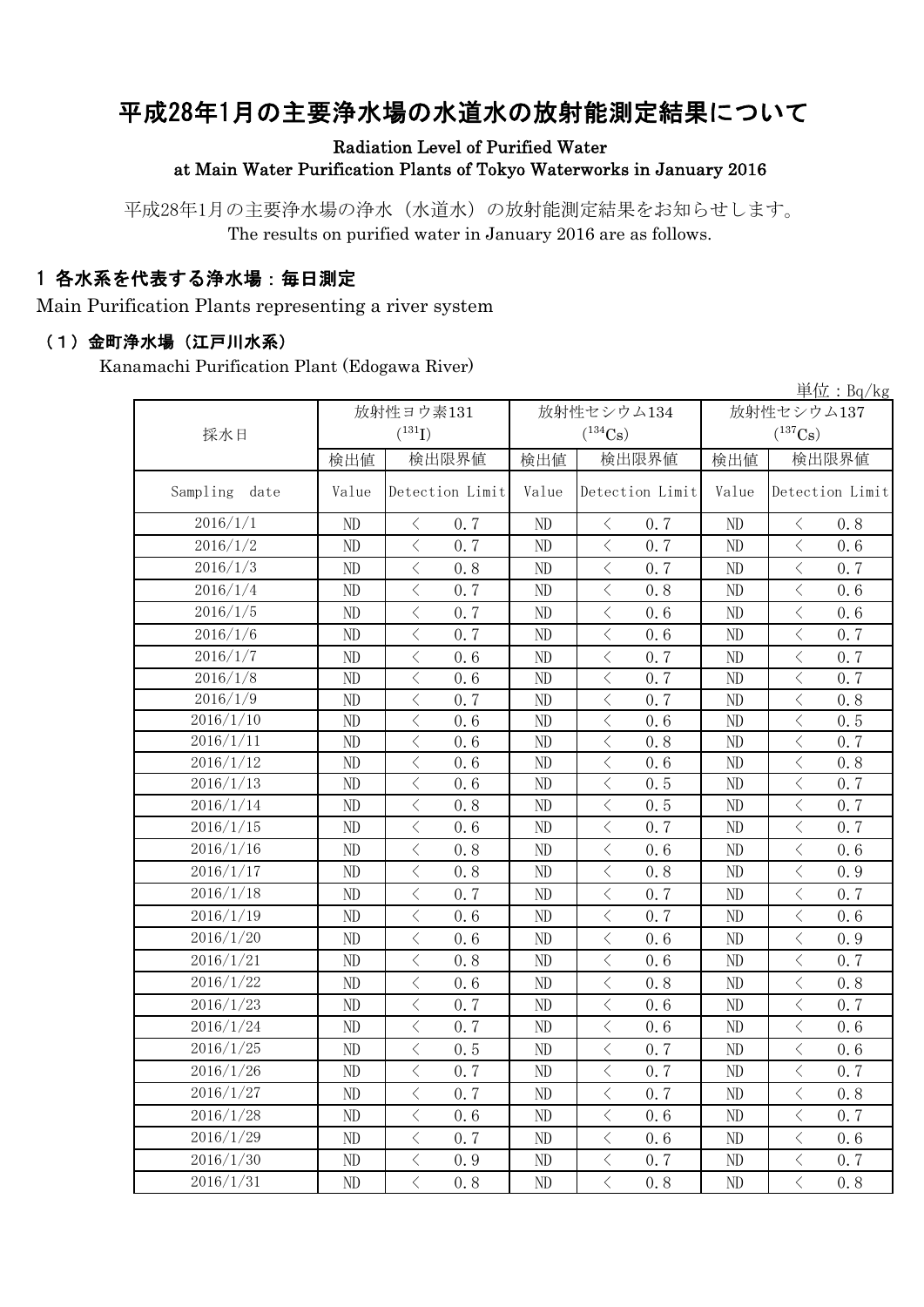## (2)朝霞浄水場 (荒川水系)

Asaka Purification Plant (Arakawa River)

単位:Bq/kg

|               |             | 放射性ヨウ素131                                       |          | 放射性セシウム134                                      | 放射性セシウム137 |                                                 |  |
|---------------|-------------|-------------------------------------------------|----------|-------------------------------------------------|------------|-------------------------------------------------|--|
| 採水日           | $(^{131}I)$ |                                                 |          | $(^{134}\text{Cs})$                             |            | $(^{137}Cs)$                                    |  |
|               | 検出値         | 検出限界値                                           | 検出値      | 検出限界値                                           | 検出値        | 検出限界値                                           |  |
| Sampling date | Value       | Detection Limit                                 | Value    | Detection Limit                                 | Value      | Detection Limit                                 |  |
| 2016/1/1      | $\rm ND$    | 0.7<br>$\langle$                                | ND       | 0.7<br>$\lt$                                    | ND         | 0.8<br>$\langle$                                |  |
| 2016/1/2      | ND          | $\overline{\left\langle \right\rangle }$<br>0.8 | ND       | $\langle$<br>0.8                                | ND         | $\overline{\left\langle \right\rangle }$<br>0.7 |  |
| 2016/1/3      | ND          | $\overline{\left\langle \right\rangle }$<br>0.7 | ND       | $\langle$<br>0.7                                | ND         | $\lt$<br>0.7                                    |  |
| 2016/1/4      | ND          | $\langle$<br>0.7                                | ND       | $\langle$<br>0.6                                | ND         | $\overline{\left\langle \right\rangle }$<br>0.7 |  |
| 2016/1/5      | ND          | $\langle$<br>0.6                                | ND       | $\langle$<br>0.6                                | ND         | $\lt$<br>0.6                                    |  |
| 2016/1/6      | ND          | $\langle$<br>0.7                                | ND       | $\lt$<br>0.6                                    | ND         | $\lt$<br>0.7                                    |  |
| 2016/1/7      | ND          | $\lt$<br>0.6                                    | ND       | $\lt$<br>0.6                                    | ND         | $\lt$<br>0.6                                    |  |
| 2016/1/8      | ND          | $\, \big\langle \,$<br>0.6                      | ND       | $\lt$<br>0.6                                    | ND         | $\langle$<br>0.7                                |  |
| 2016/1/9      | ND          | $\langle$<br>0.7                                | ND       | $\lt$<br>0.5                                    | ND         | $\langle$<br>0.7                                |  |
| 2016/1/10     | $\rm ND$    | $\langle$<br>0.6                                | ND       | $\langle$<br>0.7                                | ND         | $\langle$<br>0.7                                |  |
| 2016/1/11     | $\rm ND$    | $\langle$<br>0.8                                | ND       | $\lt$<br>0.8                                    | ND         | $\lt$<br>0.8                                    |  |
| 2016/1/12     | ND          | $\langle$<br>0.7                                | ND       | $\langle$<br>0.7                                | ND         | $\lt$<br>0.8                                    |  |
| 2016/1/13     | ND          | $\overline{\left\langle \right\rangle }$<br>0.7 | ND       | $\langle$<br>0.6                                | ND         | $\langle$<br>0.7                                |  |
| 2016/1/14     | ND          | $\langle$<br>0.6                                | ND       | $\langle$<br>0.6                                | ND         | $\lt$<br>0.7                                    |  |
| 2016/1/15     | ND          | $\langle$<br>0.8                                | ND       | $\langle$<br>0.7                                | ND         | $\langle$<br>0.7                                |  |
| 2016/1/16     | ND          | $\langle$<br>0.7                                | ND       | $\langle$<br>0.7                                | ND         | $\overline{\left\langle \right\rangle }$<br>0.6 |  |
| 2016/1/17     | ND          | $\langle$<br>0.8                                | ND       | $\lt$<br>0.7                                    | ND         | $\overline{\left\langle \right\rangle }$<br>0.7 |  |
| 2016/1/18     | ND          | $\langle$<br>0.7                                | ND       | $\overline{\left\langle \right\rangle }$<br>0.7 | ND         | $\overline{\left\langle \right\rangle }$<br>0.8 |  |
| 2016/1/19     | ND          | $\lt$<br>0.6                                    | ND       | $\lt$<br>0.7                                    | ND         | $\langle$<br>0.7                                |  |
| 2016/1/20     | ND          | $\langle$<br>0.6                                | ND       | $\langle$<br>0.8                                | ND         | $\langle$<br>0.6                                |  |
| 2016/1/21     | ND          | $\overline{\left\langle \right\rangle }$<br>0.6 | ND       | $\langle$<br>0.7                                | ND         | $\overline{\left\langle \right\rangle }$<br>0.6 |  |
| 2016/1/22     | ND          | $\lt$<br>0.7                                    | ND       | $\lt$<br>0.6                                    | ND         | $\lt$<br>0.8                                    |  |
| 2016/1/23     | ND          | $\langle$<br>0.8                                | ND       | $\lt$<br>0.6                                    | ND         | $\langle$<br>0.6                                |  |
| 2016/1/24     | ND          | $\langle$<br>0.7                                | ND       | $\lt$<br>0.8                                    | ND         | $\langle$<br>0.8                                |  |
| 2016/1/25     | $\rm ND$    | $\lt$<br>0.7                                    | ND       | $\lt$<br>0.6                                    | ND         | $\lt$<br>0.8                                    |  |
| 2016/1/26     | ND          | 0.7<br>$\lt$                                    | ND       | $\lt$<br>0.8                                    | ND         | 0.5<br>$\lt$                                    |  |
| 2016/1/27     | ND          | $\langle$<br>0.6                                | ND       | $\langle$<br>0.6                                | ND         | 0.7<br>$\langle$                                |  |
| 2016/1/28     | ND          | $\langle$<br>0.7                                | ND       | $\,$ $\,$ $\,$<br>0.7                           | ND         | $\langle$<br>0.7                                |  |
| 2016/1/29     | $\rm ND$    | $\langle$<br>0.6                                | $\rm ND$ | $\lt$<br>0.7                                    | $\rm ND$   | $\lt$<br>0.7                                    |  |
| 2016/1/30     | ND          | $\langle$<br>0.8                                | ND       | $\lt$<br>0.6                                    | $\rm ND$   | $\lt$<br>0.7                                    |  |
| 2016/1/31     | ND          | $\langle$<br>0.7                                | ND       | $\lt$<br>0.6                                    | ND         | $\overline{\left\langle \right\rangle }$<br>0.6 |  |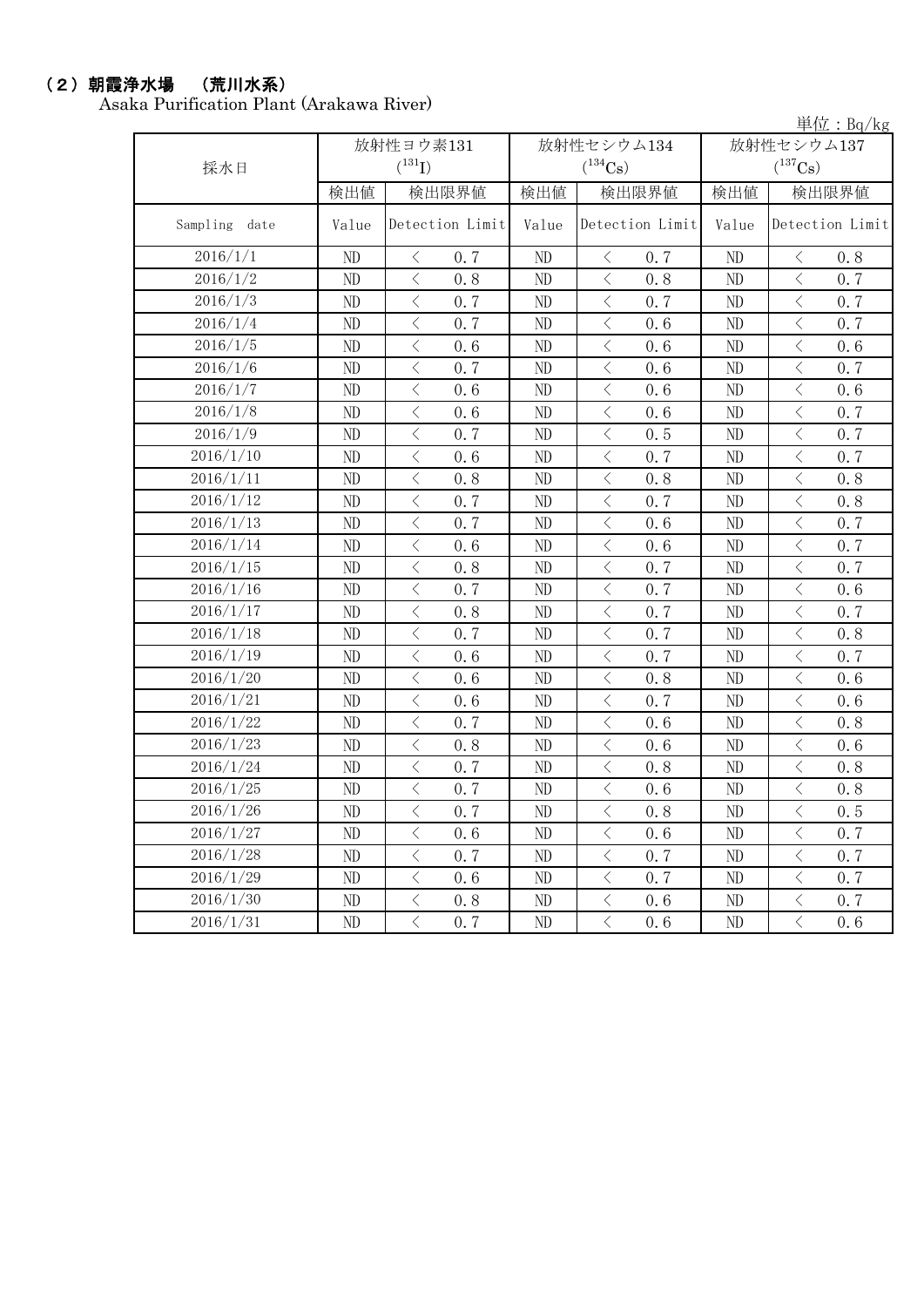# (3)小作浄水場 (多摩川水系)

Ozaku Purification Plant (Tamagawa River)

単位:Bq/kg

| 採水日           |          | 放射性ヨウ素131<br>$(^{131}I)$                        |          | 放射性セシウム134<br>$(^{134}Cs)$ | 放射性セシウム137<br>$(^{137}Cs)$ |                                                 |  |
|---------------|----------|-------------------------------------------------|----------|----------------------------|----------------------------|-------------------------------------------------|--|
|               | 検出値      | 検出限界値                                           | 検出値      | 検出限界値                      | 検出値                        | 検出限界値                                           |  |
| Sampling date | Value    | Detection Limit                                 | Value    | Detection Limit            | Value                      | Detection Limit                                 |  |
| 2016/1/1      | ND       | 0.7<br>$\langle$                                | ND       | 0.6<br>$\lt$               | ND                         | 0.7<br>$\langle$                                |  |
| 2016/1/2      | ND       | $\langle$<br>0, 7                               | ND       | $\langle$<br>0.7           | ND                         | $\overline{\left\langle \right\rangle }$<br>0.7 |  |
| 2016/1/3      | ND       | $\overline{\left\langle \right\rangle }$<br>0.7 | ND       | $\langle$<br>0.8           | ND                         | $\lt$<br>0.8                                    |  |
| 2016/1/4      | ND       | $\lt$<br>0.7                                    | ND       | $\,$ $\,$ $\,$<br>0.7      | ND                         | $\lt$<br>0.7                                    |  |
| 2016/1/5      | ND       | $\overline{\left\langle \right\rangle }$<br>0.6 | ND       | $\langle$<br>0.6           | ND                         | $\langle$<br>0.6                                |  |
| 2016/1/6      | $\rm ND$ | $\langle$<br>0.7                                | ND       | $\lt$<br>0.6               | ND                         | $\langle$<br>0.8                                |  |
| 2016/1/7      | ND       | $\langle$<br>0.6                                | ND       | $\lt$<br>0.7               | ND                         | $\lt$<br>0.6                                    |  |
| 2016/1/8      | ND       | $\lt$<br>0.8                                    | ND       | $\,$ $\,$ $\,$<br>0.7      | ND                         | $\lt$<br>0.7                                    |  |
| 2016/1/9      | ND       | $\langle$<br>0.7                                | ND       | $\,$ $\,$ $\,$<br>0.8      | ND                         | $\lt$<br>0.6                                    |  |
| 2016/1/10     | ND       | $\lt$<br>0.7                                    | ND       | $\lt$<br>0.6               | ND                         | $\lt$<br>0.8                                    |  |
| 2016/1/11     | ND       | 0.7<br>$\lt$                                    | ND       | $\langle$<br>0.7           | ND                         | 0, 7<br>$\lt$                                   |  |
| 2016/1/12     | ND       | $\langle$<br>0.6                                | ND       | $\lt$<br>0.6               | ND                         | $\lt$<br>0.8                                    |  |
| 2016/1/13     | ND       | $\langle$<br>0.7                                | ND       | $\,<\,$<br>0.6             | ND                         | $\lt$<br>0.6                                    |  |
| 2016/1/14     | ND       | $\lt$<br>0.8                                    | ND       | $\,<\,$<br>0.7             | ND                         | $\lt$<br>0.8                                    |  |
| 2016/1/15     | ND       | $\langle$<br>0.8                                | ND       | $\lt$<br>0.7               | ND                         | $\lt$<br>0.7                                    |  |
| 2016/1/16     | ND       | $\langle$<br>0.7                                | ND       | $\,$ $\,$ $\,$<br>0.5      | ND                         | $\overline{\left\langle \right\rangle }$<br>0.6 |  |
| 2016/1/17     | ND       | $\langle$<br>0.8                                | ND       | $\lt$<br>0.7               | ND                         | $\overline{\left\langle \right\rangle }$<br>0.7 |  |
| 2016/1/18     | ND       | $\lt$<br>0.7                                    | ND       | $\lt$<br>0.6               | ND                         | $\overline{\left\langle \right\rangle }$<br>0.8 |  |
| 2016/1/19     | ND       | $\langle$<br>0.7                                | ND       | $\langle$<br>0.5           | ND                         | $\overline{\left\langle \right\rangle }$<br>0.5 |  |
| 2016/1/20     | ND       | $\langle$<br>0.6                                | ND       | $\,$ $\,$ $\,$<br>0.7      | ND                         | $\overline{\left\langle \right\rangle }$<br>0.7 |  |
| 2016/1/21     | ND       | $\lt$<br>0.7                                    | ND       | $\lt$<br>0.7               | ND                         | $\lt$<br>0.7                                    |  |
| 2016/1/22     | ND       | $\langle$<br>0.7                                | ND       | $\langle$<br>0.7           | ND                         | $\langle$<br>0.8                                |  |
| 2016/1/23     | ND       | $\overline{\left\langle \right\rangle }$<br>0.7 | ND       | $\langle$<br>0.8           | ND                         | $\overline{\left\langle \right\rangle }$<br>0.7 |  |
| 2016/1/24     | $\rm ND$ | $\langle$<br>0.7                                | ND       | $\langle$<br>0.7           | ND                         | $\langle$<br>0.6                                |  |
| 2016/1/25     | $\rm ND$ | $\langle$<br>0.8                                | ND       | $\langle$<br>0.7           | ND                         | $\lt$<br>0.6                                    |  |
| 2016/1/26     | ND       | $\lt$<br>0.7                                    | ND       | $\lt$<br>0.7               | ND                         | $\lt$<br>0.7                                    |  |
| 2016/1/27     | $\rm ND$ | $\lt$<br>0.7                                    | ND       | $\lt$<br>0.4               | ND                         | $\langle$<br>0.7                                |  |
| 2016/1/28     | $\rm ND$ | $\lt$<br>0.6                                    | ND       | $\, < \,$<br>0.6           | ND                         | $\lt$<br>0.6                                    |  |
| 2016/1/29     | ND       | $\langle$<br>0.7                                | $\rm ND$ | $\lt$<br>0.8               | ND                         | $\langle$<br>0.7                                |  |
| 2016/1/30     | ND       | $\, \big\langle \,$<br>0.7                      | ND       | $\lt$<br>0.6               | ND                         | $\langle$<br>0.6                                |  |
| 2016/1/31     | ND       | $\langle$<br>0.7                                | ND       | $\,$ $\,$ $\,$<br>0.7      | ND                         | $\lt$<br>0.7                                    |  |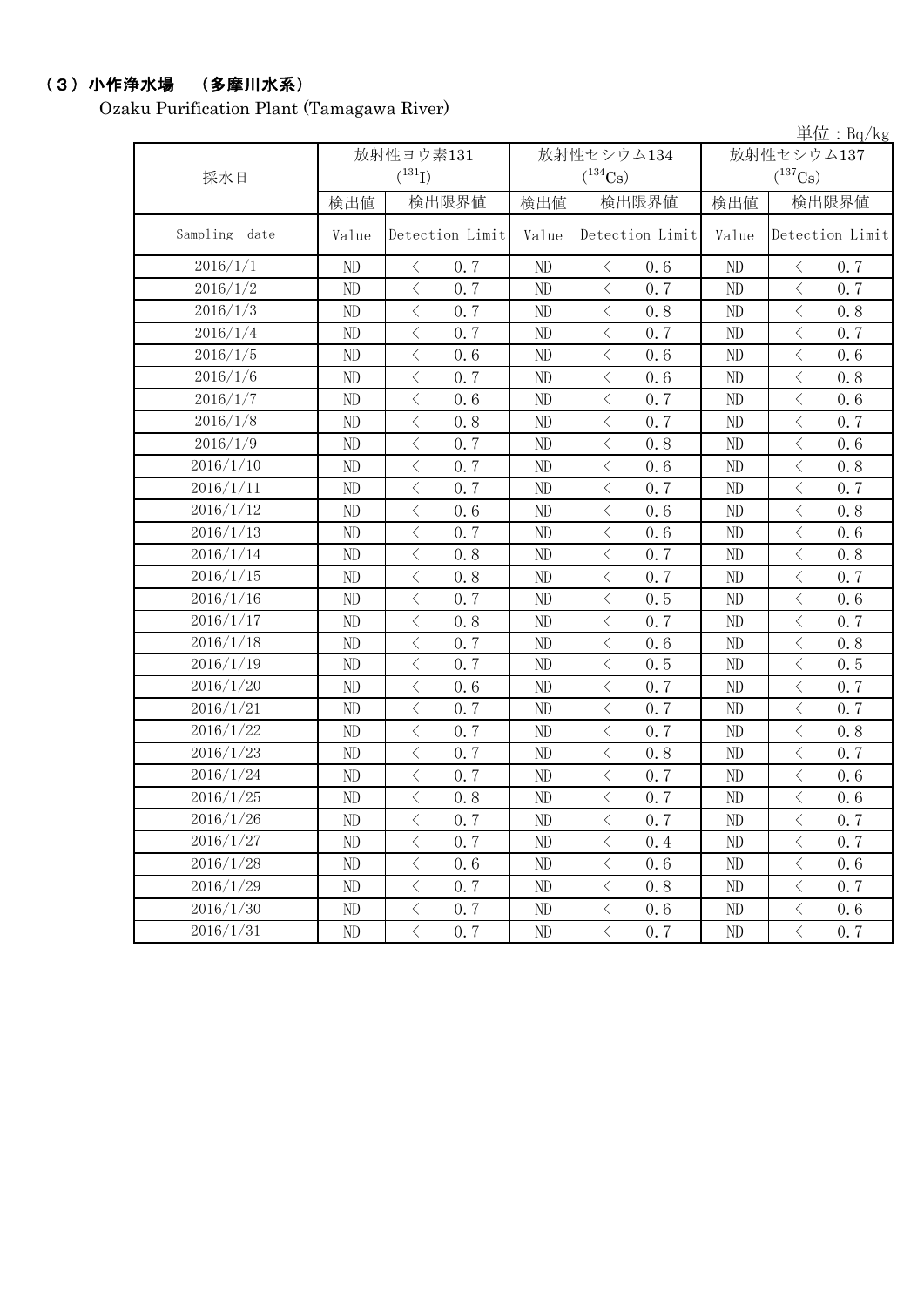# (4)東村山浄水場 (多摩川・荒川水系)

Higashi-murayama Purification Plant (Tamagawa・Arakawa River)

|                  |       |                      |       |          |                                          |      |              |                                          | 単位: $Bq/kg$ |  |
|------------------|-------|----------------------|-------|----------|------------------------------------------|------|--------------|------------------------------------------|-------------|--|
|                  |       | 放射性ヨウ素131            |       |          | 放射性セシウム134                               |      |              | 放射性セシウム137                               |             |  |
| 採水日              |       | $({}^{131}\text{I})$ |       |          | $(^{134}\mathrm{Cs})$                    |      | $(^{137}Cs)$ |                                          |             |  |
|                  | 検出値   |                      | 検出限界値 | 検出値      | 検出限界値                                    |      | 検出値          | 検出限界値                                    |             |  |
| Sampling<br>date | Value | Detection Limit      |       | Value    | Detection Limit                          |      | Value        | Detection Limit                          |             |  |
| 2016/1/1         | ND    | $\langle$            | 0.7   | ND       | $\langle$                                | 0.5  | ND           | $\langle$                                | 0.7         |  |
| 2016/1/2         | ND    | $\lt$                | 0.7   | ND       | $\langle$                                | 0.7  | ND           | $\langle$                                | 0.6         |  |
| 2016/1/3         | ND    | $\langle$            | 0.8   | ND       | $\langle$                                | 0, 7 | ND           | $\overline{\left\langle \right\rangle }$ | 0.7         |  |
| 2016/1/4         | ND    | $\langle$            | 0.7   | ND       | $\langle$                                | 0.7  | ND           | $\langle$                                | 0.7         |  |
| 2016/1/5         | ND    | $\langle$            | 0.7   | ND       | $\lt$                                    | 0.6  | ND           | $\lt$                                    | 0.7         |  |
| 2016/1/6         | ND    | $\langle$            | 0.6   | ND       | $\,$ $\,$ $\,$                           | 0.6  | ND           | $\lt$                                    | 0.6         |  |
| 2016/1/7         | ND    | $\, <\,$             | 0.6   | ND       | $\,$ $\,$ $\,$                           | 0.5  | ND           | $\lt$                                    | 0.8         |  |
| 2016/1/8         | ND    | $\langle$            | 0.7   | ND       | $\, \leq$                                | 0.7  | ND           | $\langle$                                | 0.6         |  |
| 2016/1/9         | ND    | $\,$ $\,$ $\,$       | 0.6   | ND       | $\overline{\left\langle \right\rangle }$ | 0.7  | ND           | $\langle$                                | 0.7         |  |
| 2016/1/10        | ND    | $\lt$                | 0.6   | ND       | $\lt$                                    | 0.7  | ND           | $\lt$                                    | 0.7         |  |
| 2016/1/11        | ND    | $\lt$                | 0.6   | ND       | $\, < \,$                                | 0.7  | ND           | $\lt$                                    | 0.6         |  |
| 2016/1/12        | ND    | $\,$ $\,$ $\,$       | 0.6   | ND       | $\, <\,$                                 | 0.7  | ND           | $\langle$                                | 0.8         |  |
| 2016/1/13        | ND    | $\lt$                | 0.6   | ND       | $\lt$                                    | 0.7  | ND           | $\langle$                                | 0.7         |  |
| 2016/1/14        | ND    | $\,$ $\,$ $\,$       | 0.6   | ND       | $\,$ $\,$ $\,$                           | 0.8  | ND           | $\overline{\left\langle \right\rangle }$ | 0.7         |  |
| 2016/1/15        | ND    | $\langle$            | 0.6   | ND       | $\, < \,$                                | 0.7  | ND           | $\lt$                                    | 0.8         |  |
| 2016/1/16        | ND    | $\langle$            | 0.7   | ND       | $\lt$                                    | 0.5  | ND           | $\langle$                                | 0.7         |  |
| 2016/1/17        | ND    | $\langle$            | 0.7   | ND       | $\, <\,$                                 | 0.7  | ND           | $\langle$                                | 0.8         |  |
| 2016/1/18        | ND    | $\langle$            | 0.7   | ND       | $\, <\,$                                 | 0.6  | ND           | $\langle$                                | 0.9         |  |
| 2016/1/19        | ND    | $\,$ $\,$ $\,$       | 0.7   | ND       | $\overline{\left\langle \right\rangle }$ | 0.6  | ND           | $\langle$                                | 0.7         |  |
| 2016/1/20        | ND    | $\lt$                | 0.7   | ND       | $\lt$                                    | 0.8  | ND           | $\lt$                                    | 0.8         |  |
| 2016/1/21        | ND    | $\langle$            | 0.7   | ND       | $\langle$                                | 0.7  | ND           | $\langle$                                | 0.6         |  |
| 2016/1/22        | ND    | $\langle$            | 0.7   | ND       | $\, \leq$                                | 0.5  | ND           | $\langle$                                | 0.6         |  |
| 2016/1/23        | ND    | $\langle$            | 0.8   | ND       | $\langle$                                | 0.5  | ND           | $\langle$                                | 0.7         |  |
| 2016/1/24        | ND    | $\big\langle$        | 0.9   | ND       | $\lt$                                    | 0.8  | ND           | $\langle$                                | 0.6         |  |
| 2016/1/25        | ND    | $\langle$            | 0.6   | ND       | $\,$ $\,$ $\,$                           | 0.8  | $\rm ND$     | $\overline{\left\langle \right\rangle }$ | 0.7         |  |
| 2016/1/26        | ND    | $\langle$            | 0.6   | ND       | $\langle$                                | 0.9  | ND           | $\langle$                                | 0.8         |  |
| 2016/1/27        | ND    | $\langle$            | 0.7   | ND       | $\, < \,$                                | 0.7  | ND           | $\, <\,$                                 | 0.8         |  |
| 2016/1/28        | ND    | $\, <\,$             | 0.5   | ND       | $\, <\,$                                 | 0.7  | ND           | $\mathord{\langle}$                      | 0.7         |  |
| 2016/1/29        | ND    | $\langle$            | 0.7   | ND       | $\, <\,$                                 | 0.6  | ND           | $\langle$                                | 0.8         |  |
| 2016/1/30        | ND    | $\, <\,$             | 0.7   | ND       | $\, <\,$                                 | 0.7  | ND           | $\langle$                                | 0.6         |  |
| 2016/1/31        | ND    | $\langle$            | 0.9   | $\rm ND$ | $\bigl\langle$                           | 0.6  | ND           | $\langle$                                | 0.7         |  |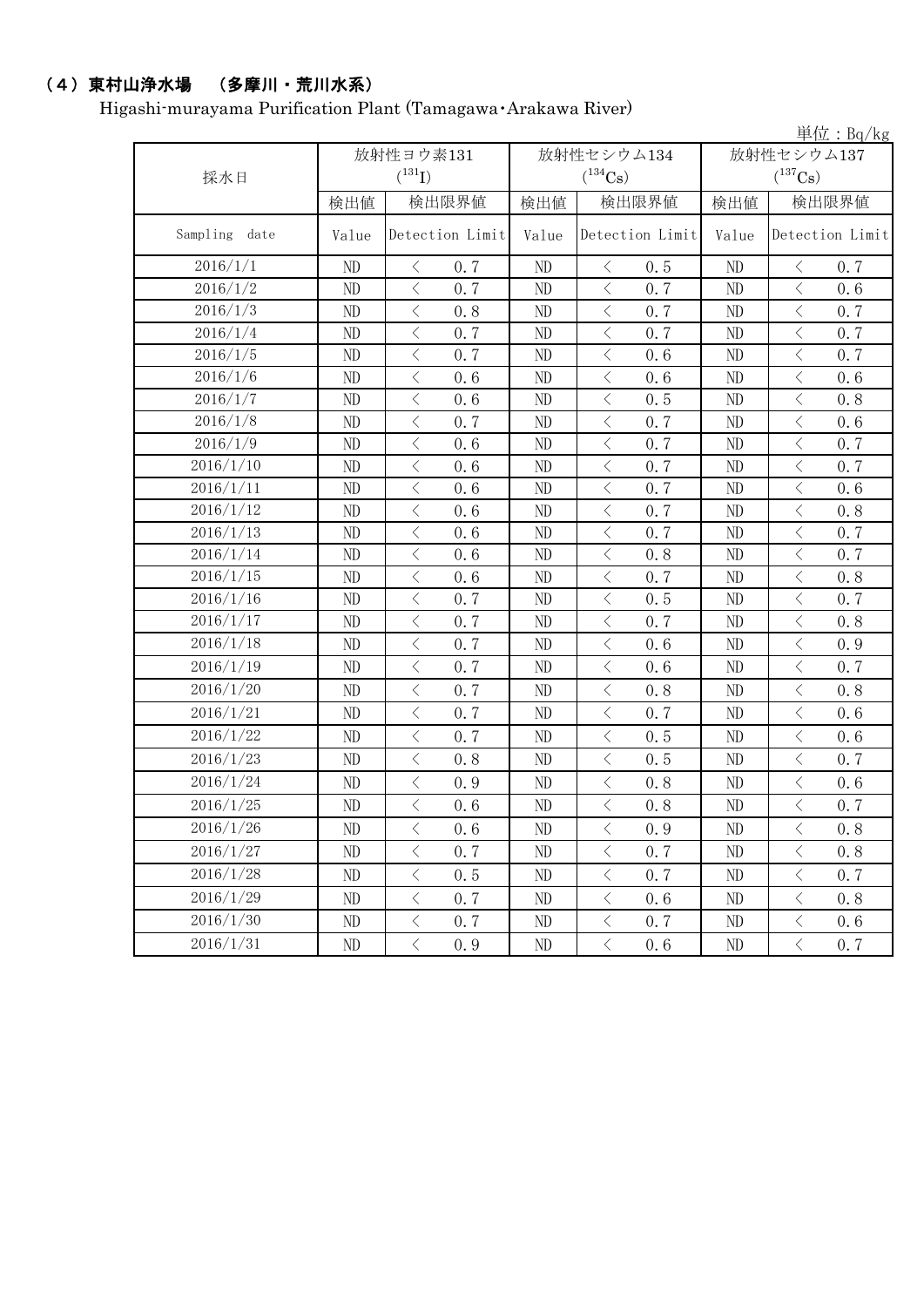#### (5)長沢浄水場 (相模川水系)

Nagasawa Purification Plant (Sagamigawa River)

単位:Bq/kg 検出値 | 検出限量 | 検出限界値 | 検出値 | 検出限界値 Sampling date | Value Detection Limit | Value Detection Limit | Value Detection Limit ND < 0.6 ND < 0.6 ND < 0.6 ND < 0.7 ND < 0.8 ND < 0.6 ND  $\vert$   $\langle$  0.6  $\vert$  ND  $\vert$   $\langle$  0.7  $\vert$  ND  $\vert$   $\langle$  0.7 ND < 0.6 ND < 0.6 ND < 0.9 ND  $\vert$   $\langle$  0.7  $\vert$  ND  $\vert$   $\langle$  0.6  $\vert$  ND  $\vert$   $\langle$  0.7 ND  $\vert$   $\langle$  0.6  $\vert$  ND  $\vert$   $\langle$  0.6  $\vert$  ND  $\vert$   $\langle$  0.7 ND < 0.7 ND < 0.6 ND < 0.8 ND  $\vert$   $\langle$  0.6  $\vert$  ND  $\vert$   $\langle$  0.7  $\vert$  ND  $\vert$   $\langle$  0.7 ND  $\vert$   $\langle$  0.6  $\vert$  ND  $\vert$   $\langle$  0.7  $\vert$  ND  $\vert$   $\langle$  0.7 ND  $\vert$   $\langle$  0.6  $\vert$  ND  $\vert$   $\langle$  0.7  $\vert$  ND  $\vert$   $\langle$  0.7 ND  $\vert$   $\langle$  0.6  $\vert$  ND  $\vert$   $\langle$  0.7  $\vert$  ND  $\vert$   $\langle$  0.7 ND < 0.6 ND < 0.6 ND < 0.6 ND  $\vert$   $\langle$  0.6  $\vert$  ND  $\vert$   $\langle$  0.6  $\vert$  ND  $\vert$   $\langle$  0.7  $ND \leq 0.7 \text{ } N\text{D} \leq 0.6 \text{ } N\text{D} \leq 1$ ND  $\vert$   $\langle$  0.7  $\vert$  ND  $\vert$   $\langle$  0.6  $\vert$  ND  $\vert$   $\langle$  0.7 ND < 0.8 ND < 0.6 ND < 0.8 ND  $\vert$   $\langle$  0.6  $\vert$  ND  $\vert$   $\langle$  0.7  $\vert$  ND  $\vert$   $\langle$  0.7 ND  $\vert$   $\langle$  0.6  $\vert$  ND  $\vert$   $\langle$  0.6  $\vert$  ND  $\vert$   $\langle$  0.7 ND < 0.7 ND < 0.8 ND < 0.9 ND < 0.7 ND < 0.8 ND < 0.8 ND < 0.8 ND < 0.8 ND < 0.8 ND  $\vert$   $\langle$  0.7  $\vert$  ND  $\vert$   $\langle$  0.7  $\vert$  ND  $\vert$   $\langle$  0.9 ND < 0.6 ND < 0.6 ND < 0.8 ND  $\vert$   $\langle$  0.7  $\vert$  ND  $\vert$   $\langle$  0.7  $\vert$  ND  $\vert$   $\langle$  0.8 ND  $\vert$   $\langle$  0.7  $\vert$  ND  $\vert$   $\langle$  0.7  $\vert$  ND  $\vert$   $\langle$  0.7 ND  $\vert$   $\langle$  0.7  $\vert$  ND  $\vert$   $\langle$  0.6  $\vert$  ND  $\vert$   $\langle$  0.7 ND < 0.8 ND < 0.6 ND < 0.8 ND  $\vert$   $\langle$  0.7  $\vert$  ND  $\vert$   $\langle$  0.7  $\vert$  ND  $\vert$   $\langle$  0.8 ND  $\vert$   $\langle$  0.7  $\vert$  ND  $\vert$   $\langle$  0.6  $\vert$  ND  $\vert$   $\langle$  0.7 ND  $\vert$  < 0.8 | ND  $\vert$  < 0.7 | ND  $\vert$  < 0.8 ND < 0.8 ND < 0.6 ND < 0.6 2016/1/12 2016/1/13 2016/1/14 2016/1/15 2016/1/22 2016/1/21 2016/1/18 2016/1/16 2016/1/20 2016/1/26 2016/1/27 2016/1/28 2016/1/29 2016/1/30 2016/1/25 2016/1/23 2016/1/31 2016/1/24 2016/1/19 採水日 放射性ヨウ素131  $(^{131}\text{I})$ 放射性セシウム134  $(^{134}Cs)$ 放射性セシウム137  $(^{137}Cs)$ 2016/1/17 2016/1/2 2016/1/1 2016/1/11 2016/1/9 2016/1/8 2016/1/4 2016/1/10 2016/1/5 2016/1/6 2016/1/7 2016/1/3